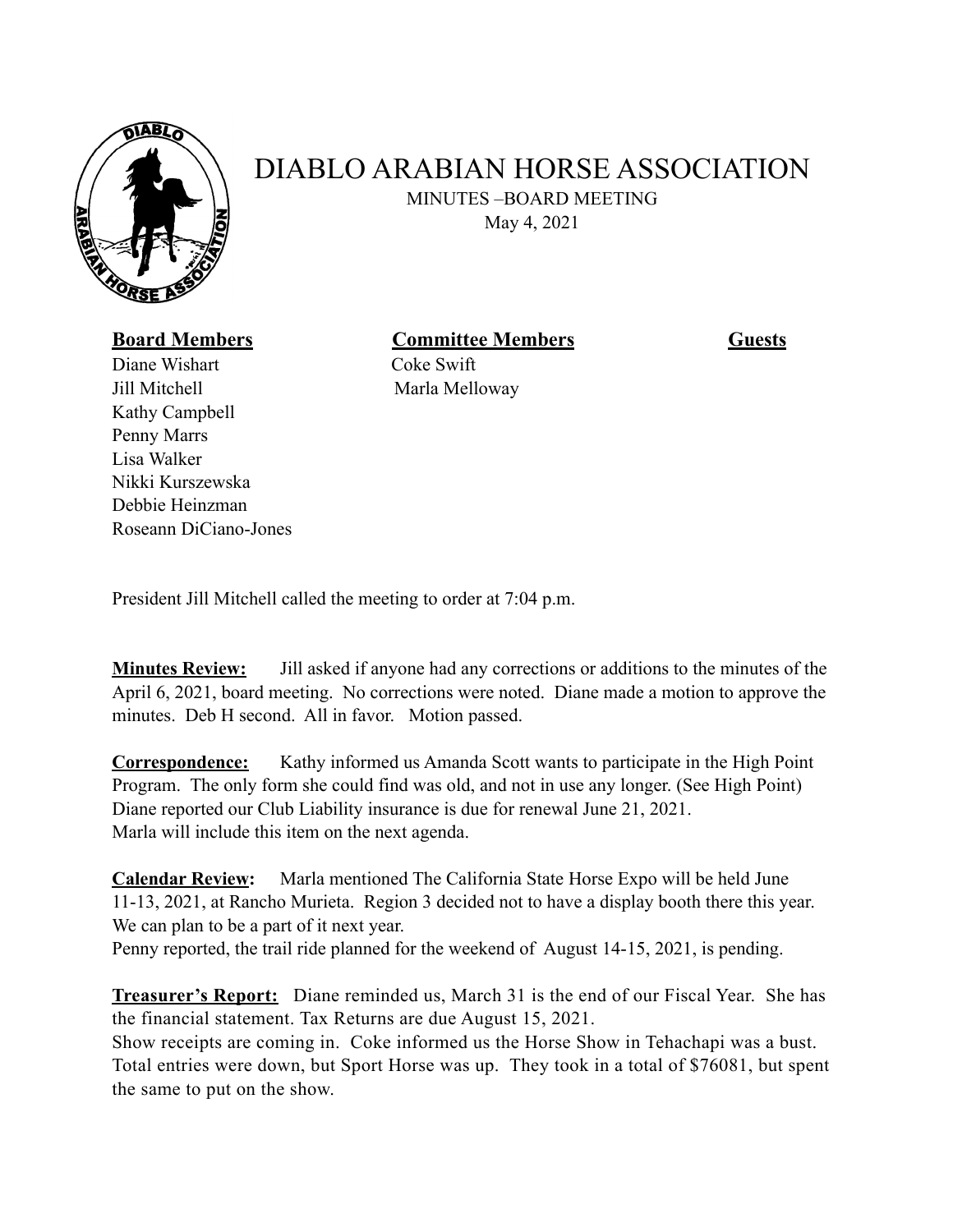## COMMITTEE REPORTS

**Awards Banquet:** With a High Point Program in place, we need to have an Awards Dinner. Penny agreed to call Beeb's, where we held the last awards dinner. The possible dates were January 22 or 29, 2022. Deb H felt we should consider other locations, depending on the demographics of our club. Roseann offered to check in Walnut Creek.

**Breed Awareness/Public Relations:** Kathy reminded us that May is Meet an Arabian Month. She suggested we make some videos. These are the options discussed: Jill - What it's like to be a trainer Deb H - What it's like to be an Adult Amateur Marla - The white Arabian filly born in February Nikki - Interviews with Brittny Edwards, Jenna Hanns, Summer O'Neil Penny - Poop parasite and sand evaluations Any videos completed, could be sent to Denice Lanzini, for publishing on the club website, Facebook and Newsletter.

**Club Excellence Entry:** Jill will Email Deb C to gather information about the clubs participation in Golden Gate Fields Day at the Races. Any videos made, can be used for the Club Excellence entry.

**Convention:** Nothing to report

**Family Outreach:** We need a new volunteer for this position

**High Point Program:** Amanda Scott, contacted Leigh Perry, who contacted Kathy Campbell about participating in the High Point Program. Kathy C brought up the meeting held last year to revise the program. After that meeting, Deb H made the updates and has the forms on her computer. Those need to be downloaded to Penny Marrs' husband, Richard, and Roseann. Dinner stated we need to have an electronic fillable form, as well as printed forms for the show. Possibly, we could send it out in an E-blast.

**Horse Shows:** Coke reported entries are down a bit, at less than 100 right now. Mail has been slow getting to the Show Secretary, Mel, in Arizona. Coke asked if we were going to waive the \$20 late entry charge. Comstock, AHANC and Region 7 all waived the late entry charge this year. AHA being down, has made entries difficult.

Kathy made a motion to waive late entry fees up to May 17. Penny second. All in Favor. No one against. Motion passed.

Coke reported she had sent out financials for the Show.

She needs 4 trophies fitting with a Star Wars theme. She's open to any suggestions. A trophy, preferably something from the movies, is needed for the Star Wars costume class. Diane suggested Baby Yoda. Other suggestions were Star Wars candy and Pez dispensers (Coke) and Jelly bellies.

Deb H offered to talk to Tammy about Star Wars stuff.

There will be no stall decorating contest this year.